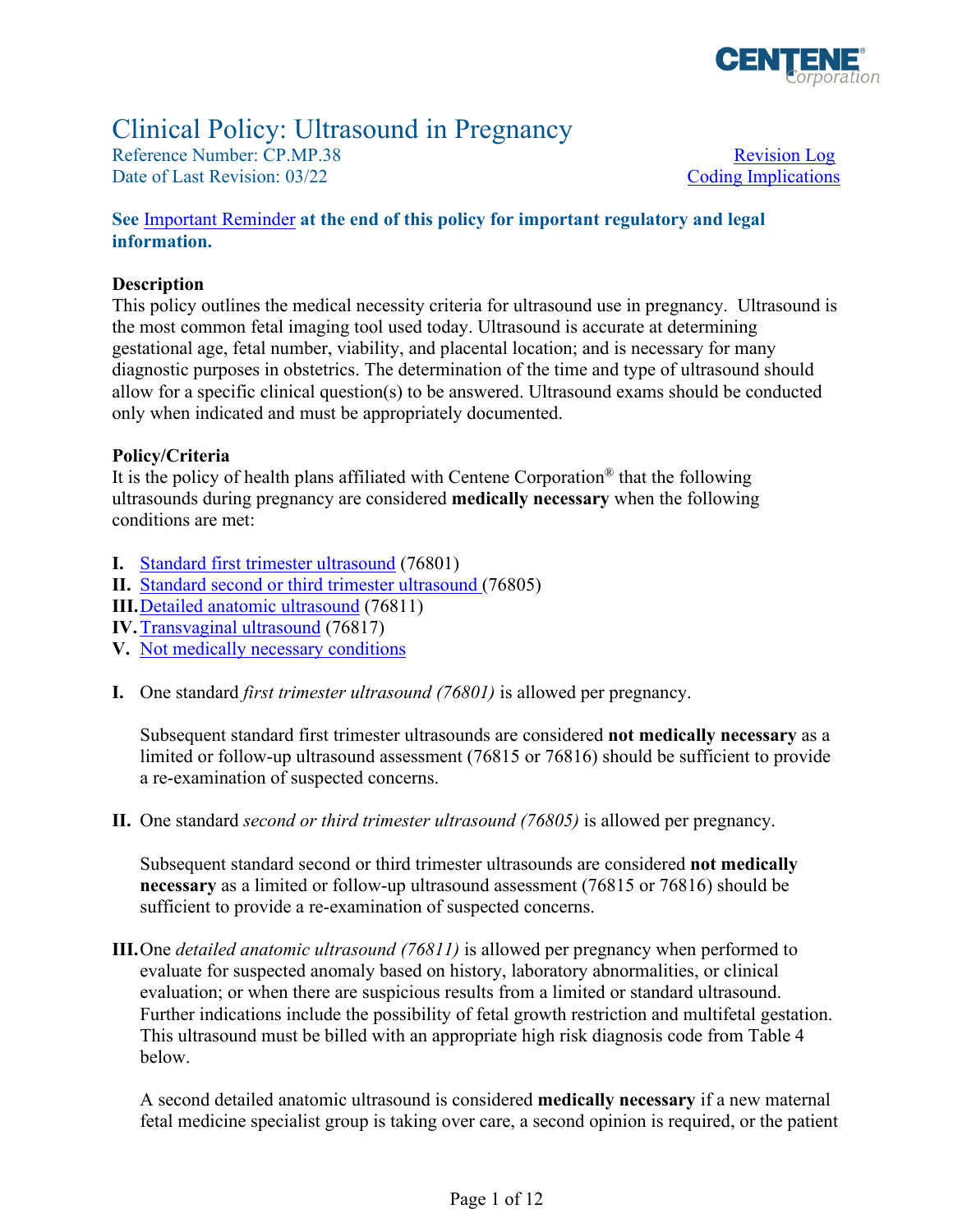

has been transferred to a tertiary care center in anticipation of delivery of an anomalous fetus requiring specialized neonatal care.

Further detailed anatomic ultrasounds are considered **not medically necessary** as there is inadequate evidence of the clinical utility of multiple detailed fetal anatomic examinations.

<span id="page-1-0"></span>**IV.** *Transvaginal ultrasounds (TVU)* are considered **medically necessary** when conducted in the first trimester for the same indications as a standard first trimester ultrasound, and later in pregnancy to assess cervical length, location of the placenta in women with placenta previa, or after an inconclusive transabdominal ultrasound. Cervical length screening is conducted for women with a history of preterm labor or to monitor a shortened cervix based on Table 1 below. Up to 13 transvaginal ultrasounds are allowed per pregnancy.

#### **Table 1: Berghella approach to TVU measurement of cervical length for screening singleton gestations**

| <b>Past pregnancy</b><br>history      | <b>TVU</b> cervical length<br>screening  | <b>Frequency</b>                                            | Maximum $#$ of<br><b>TVU</b> |
|---------------------------------------|------------------------------------------|-------------------------------------------------------------|------------------------------|
| Prior preterm birth<br>14 to 27 weeks | Start at 14 weeks and<br>end at 24 weeks | Every 2 weeks as long<br>as cervix is at least 30<br>$mm^*$ |                              |
| Prior preterm birth<br>28 to 36 weeks | Start at 16 weeks and<br>end at 24 weeks | Every 2 weeks as long<br>as cervix is at least 30<br>$mm^*$ |                              |
| No prior preterm<br>birth             | One exam between 18<br>and 24 weeks      | Once                                                        |                              |

\* Increase frequency to weekly in women with TVU cervical length of 26 to 29 mm, through 24 weeks. If <25 mm before 24 weeks, consider cerclage.

<span id="page-1-1"></span>**V.** 3D and 4D ultrasounds are considered **not medically necessary**. Studies lack sufficient evidence that they alter management over two-dimensional ultrasound in a fashion that improves outcomes.

The following additional procedures are considered **not medically necessary**:

- Ultrasounds performed solely to determine the sex of the fetus or to provide parents with photographs of the fetus;
- Scans for growth evaluation performed less than 2 weeks apart;
- Ultrasound to confirm pregnancy in the absence of other indications;
- A follow-up ultrasound in the first trimester in the absence of pain or bleeding.

### **Classifications of fetal ultrasounds include:**

### **I. Standard First Trimester Ultrasound - 76801**

A standard first trimester ultrasound is performed before 14 weeks and 0 days of gestation. It can be performed transabdominally, transvaginally, or transperineally. When performed transvaginally, CPT 76817 should be used. It includes an evaluation of the presence, size, location, and number of gestational sac(s); and an evaluation of the gestational sac(s).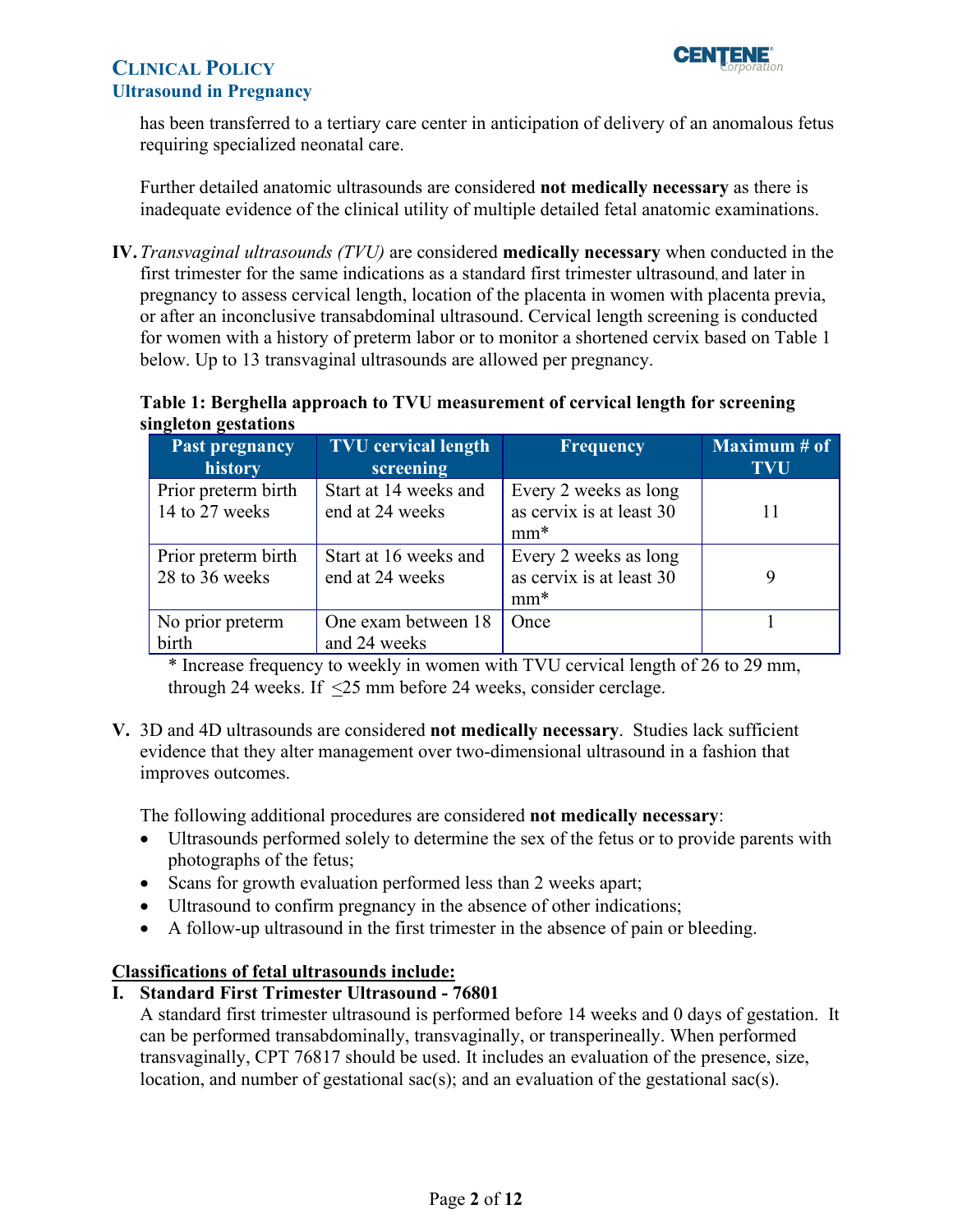

Indications for a first trimester ultrasound include the following:

- To confirm an intrauterine pregnancy
- To evaluate a suspected ectopic pregnancy
- To evaluate vaginal bleeding
- To evaluate pelvic pain
- To estimate gestational age
- To diagnose and evaluate multiple gestations
- To confirm cardiac activity
- As adjunct to chorionic villus sampling, embryo transfer, or localization and removal of an intrauterine device
- To assess for certain fetal anomalies, such as anencephaly, in high risk patients
- To evaluate maternal pelvic or adnexal masses or uterine abnormalities
- To screen for fetal aneuploidy (nuchal translucency) when a part of aneuploidy screening
- To evaluate suspected hydatidiform mole

### **II. Standard Second or Third Trimester Ultrasound - 76805**

A standard ultrasound in the second or third trimester involves an evaluation of fetal presentation and number, amniotic fluid volume, cardiac activity, placental position, fetal biometry, and an anatomic survey.

Indications for a standard second or third trimester ultrasound include the following**:** 

- Screening for fetal anomalies
- Evaluation of fetal anatomy
- Estimation of gestational age
- Evaluation of fetal growth
- Evaluation of vaginal bleeding
- Evaluation of cervical insufficiency
- Evaluation of abdominal and pelvic pain
- Determination of fetal presentation
- Evaluation of suspected multiple gestation
- Adjunct to amniocentesis or other procedure
- Evaluation of discrepancy between uterine size and clinical dates
- Evaluation of pelvic mass
- Examination of suspected hydatidiform mole
- Adjunct to cervical cerclage placement
- Evaluation of suspected ectopic pregnancy
- Evaluation of suspected fetal death
- Evaluation of suspected uterine abnormality
- Evaluation of fetal well-being
- Evaluation of suspected amniotic fluid abnormalities
- Evaluation of suspected placental abruption
- Adjunct to external cephalic version
- Evaluation of prelabor rupture of membranes or premature labor
- Evaluation for abnormal biochemical markers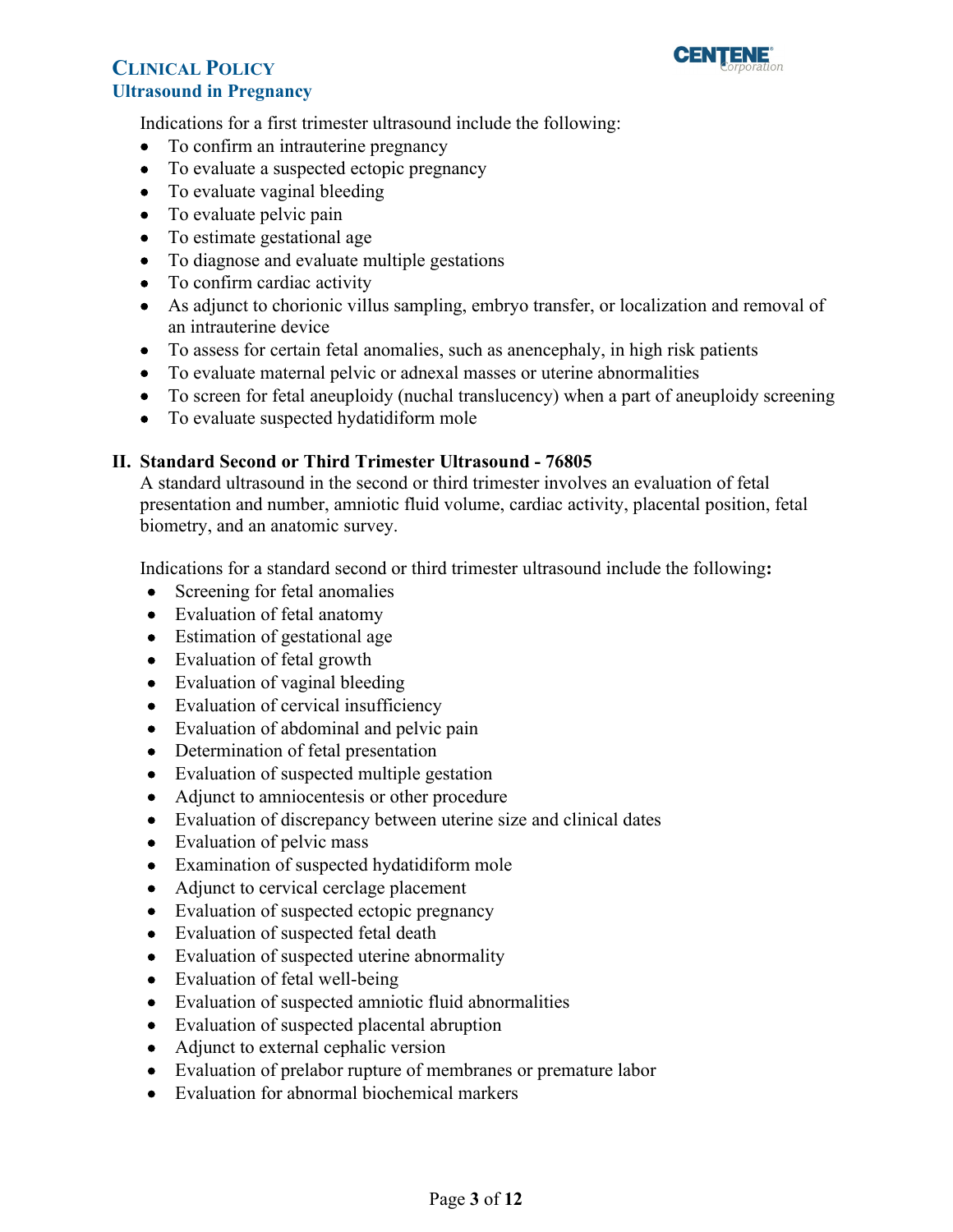

- Follow-up evaluation of a fetal anomaly
- Follow-up evaluation of placental location for suspected placenta previa
- Evaluation with a history of previous congenital anomaly
- Evaluation of fetal condition in late registrants for prenatal care
- Assessment for findings that may increase the risk of aneuploidy

#### **III.Detailed Anatomic Ultrasound - 76811**

A detailed anatomic ultrasound is performed when there is an increased risk of an anomaly based on the history, laboratory abnormalities, or the results of the limited or standard ultrasound.

#### **IV. Other Ultrasounds – 76817**

A transvaginal ultrasound of a pregnant uterus can be performed in the first trimester of pregnancy and later in a pregnancy to evaluate cervical length and the position of the placenta relative to the internal cervical os. When this exam is done in the first trimester, the same indications for a standard first trimester ultrasound, 76801, apply.

#### **Background**

The Routine Antenatal Diagnostic Imaging with Ultrasound (RADIUS) trial showed that routine U/S screening of a low risk population did not lead to improved perinatal outcomes. This was a practice based, multi-center randomized trial. There were no significant differences in birth weight or preterm delivery rates.

Ultrasound is used most often in pregnancy for the estimation of gestational age. It has been shown that the use of multiple biometric parameters can allow for accuracy to within 3-4 days in a mid-trimester study (14-22 weeks). Accurate dating of a pregnancy is crucial as many important decisions might be made based on this date—whether or not to resuscitate an infant delivered prematurely, when to give antenatal steroids, when to electively deliver a term infant, and when to induce for post-dates.

Pregnancy dating with a first trimester or mid-trimester ultrasound will reduce the number of misdated pregnancies and subsequent unnecessary inductions for post-dates pregnancies. Third trimester ultrasounds for pregnancy dating are much less dependable.

Ultrasound is a helpful tool for the evaluation of fetal growth in at-risk pregnancies and the diagnosis of a small-for-gestational age baby (SGA). Those SGA babies with actual chronic hypoxemia and/or malnutrition can be termed growth restricted (FGR) if it is suspected that their growth has been less than optimal.

 dimensional ultrasonography in prenatal diagnosis in general still is lacking." ACOG does not yet recommend the use of three- or four-dimensional ultrasound as a replacement for any necessary two-dimensional study. ACOG states "the technical advantages of three-dimensional ultrasonography include its ability to acquire and manipulate an infinite number of planes and to display ultrasound planes traditionally inaccessible by two-dimensional ultrasonography. Despite these technical advantages, proof of a clinical advantage of three-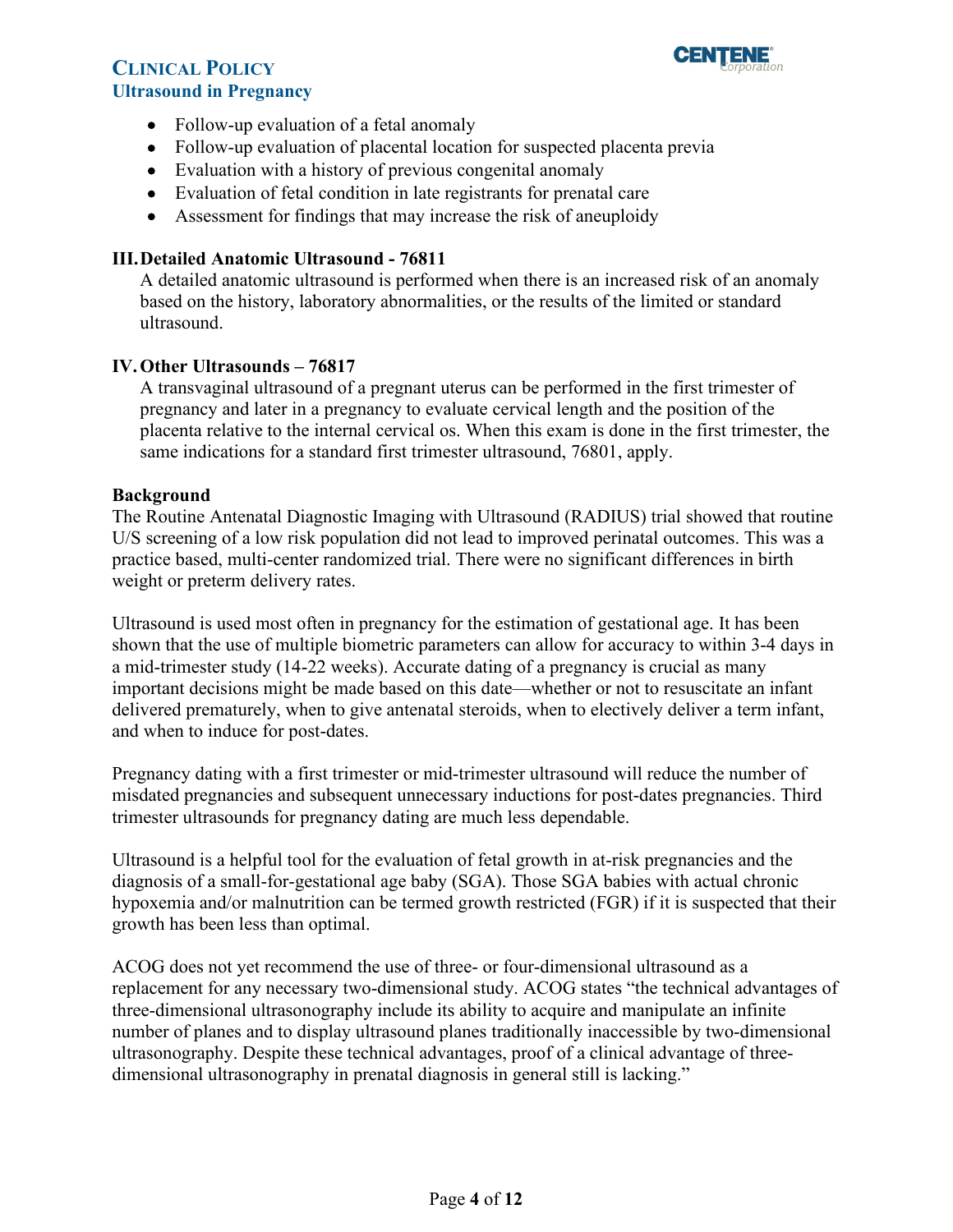

The Society of Maternal Fetal Medicine specifically addresses what is often considered a level II screening U/S or routine U/S, stating:

"CPT 76811 is not intended to be the routine scan performed for all pregnancies. Rather, it is intended for a known or suspected fetal anatomic or genetic abnormality (i.e., previous anomalous fetus, abnormal scan this pregnancy, etc.). Thus, the performance of CPT 76811 is expected to be rare outside of referral practices with special expertise in the identification of, and counseling about, fetal anomalies.

 detailed fetal anatomical exam (76811) is done, a second one should not be performed It is felt by all organizations involved in the codes development and description that only one medically indicated CPT 76811 per pregnancy, per practice is appropriate. Once this unless there are extenuating circumstances with a new diagnosis. It is appropriate to use CPT 76811 when a patient is seen by another maternal-fetal medicine specialist practice, for example, for a second opinion on a fetal anomaly, or if the patient is referred to a tertiary center in anticipation of delivering an anomalous fetus at a hospital with specialized neonatal capabilities.

Follow-up ultrasound for CPT 76811 should be CPT 76816 when doing a focused assessment of fetal size by measuring the BPD [biparietal diameter], abdominal circumference, femur length, or other appropriate measurements, OR a detailed reexamination of a specific organ or system known or suspected to be abnormal. CPT 76805 would be used for a fetal maternal evaluation of the number of fetuses, amniotic/chorionic sacs, survey of intracranial, spinal, and abdominal anatomy, evaluation of a 4-chamber heart view, assessment of the umbilical cord insertion site, assessment of amniotic fluid volume, and evaluation of maternal adnexa when visible when appropriate."

#### **Coding Implications**

This clinical policy references Current Procedural Terminology (CPT®). CPT® is a registered trademark of the American Medical Association. All CPT codes and descriptions are copyrighted 2021, American Medical Association. All rights reserved. CPT codes and CPT descriptions are from the current manuals and those included herein are not intended to be all-inclusive and are included for informational purposes only. Codes referenced in this clinical policy are for informational purposes only. Inclusion or exclusion of any codes does not guarantee coverage. Providers should reference the most up-to-date sources of professional coding guidance prior to the submission of claims for reimbursement of covered services.

| <b>CPT</b>   | <b>Description</b>                                                                 |
|--------------|------------------------------------------------------------------------------------|
| <b>Codes</b> |                                                                                    |
| 76801        | Ultrasound, pregnant uterus, real time with image documentation, fetal and         |
|              | maternal evaluation, first trimester (<14 weeks 0 day), transabdominal             |
|              | approach; single or first gestation                                                |
| 76805        | Ultrasound, pregnant uterus, real time with image documentation, fetal and         |
|              | maternal evaluation, after first trimester $(\geq)14$ weeks 0 day), transabdominal |
|              | approach; single or first gestation                                                |

# <span id="page-4-0"></span>**Table 2: CPT® Codes Covered When Supported by Appropriate Diagnosis**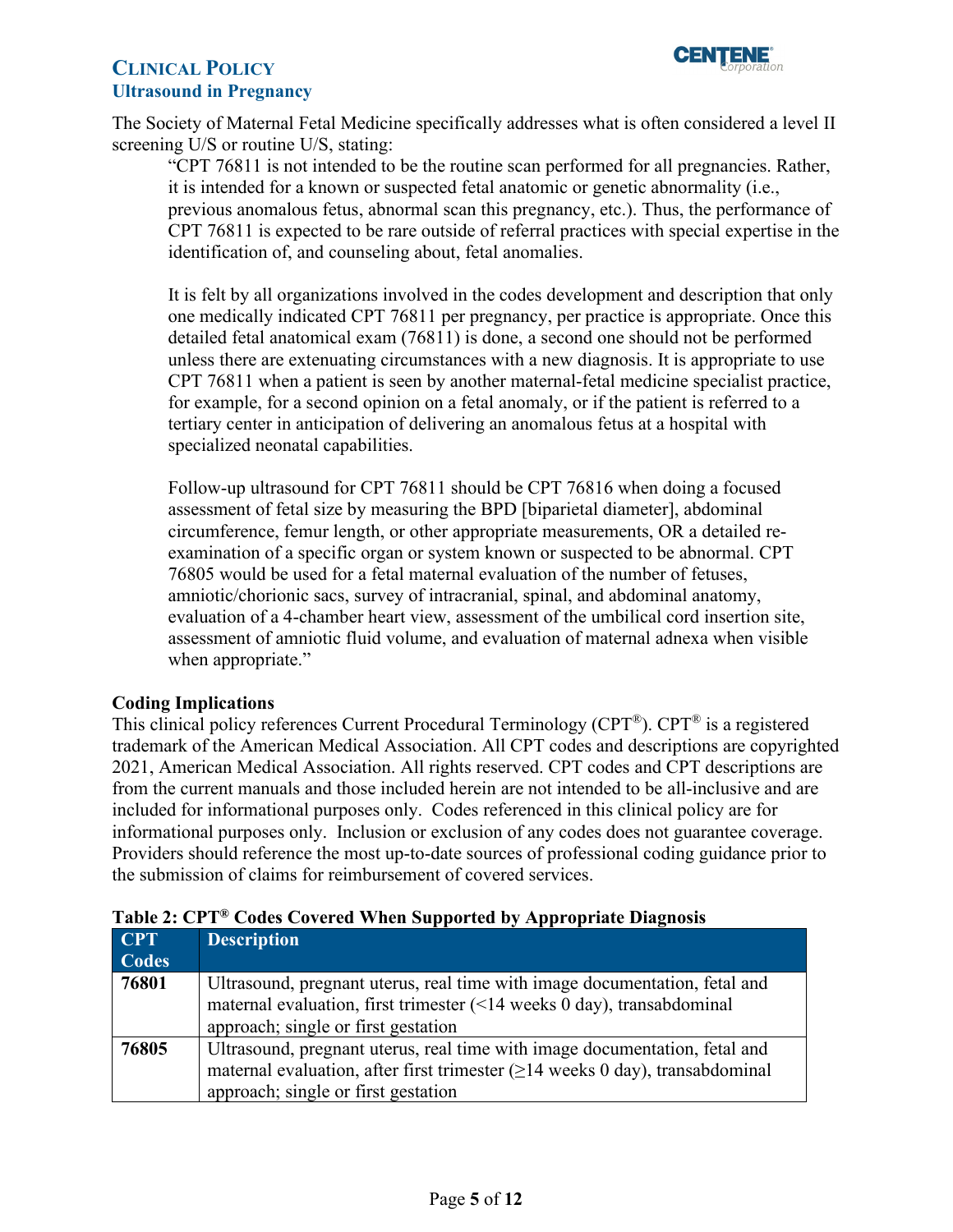

| <b>CPT</b><br><b>Codes</b> | <b>Description</b>                                                                                                                                                                                |
|----------------------------|---------------------------------------------------------------------------------------------------------------------------------------------------------------------------------------------------|
| 76811                      | Ultrasound, pregnant uterus, real time with image documentation, fetal and<br>maternal evaluation plus detailed fetal anatomic examination, transabdominal<br>approach; single or first gestation |
| 76817                      | Ultrasound, pregnant uterus, real time with image documentation, transvaginal                                                                                                                     |

# **Table 3: CPT Codes considered Not Medically Necessary:**

| <b>CPT</b>   | <b>Description</b>                                                                                                                                                                                                                                                                |
|--------------|-----------------------------------------------------------------------------------------------------------------------------------------------------------------------------------------------------------------------------------------------------------------------------------|
| <b>Codes</b> |                                                                                                                                                                                                                                                                                   |
| 76376        | 3D rendering with interpretation and reporting of computed tomography,<br>magnetic resonance imaging, ultrasound, or other tomographic modality with<br>image post-processing under concurrent supervision; not requiring image post-<br>processing on an independent workstation |
| 76377        | requiring image post-processing on an independent workstation                                                                                                                                                                                                                     |

### **Table 4: ICD-10 Diagnosis Codes that Support Medical Necessity for First Detailed Fetal**  Ultrasound (ICD-10 codes with an <sup>+</sup> indicate additional digits are needed)

| <b>ICD-10-CM Code</b> | <b>Description</b>                                                                            |
|-----------------------|-----------------------------------------------------------------------------------------------|
| $B06.00 - B06.9$      | Rubella [German measles]                                                                      |
| $B50.0 - B54$         | Malaria                                                                                       |
| B97.6                 | Parvovirus as the cause of diseases classified elsewhere                                      |
| E66.01                | Morbid (severe) obesity due to excess calories [severe obesity with a<br>BMI of $35$ or $>$ ] |
| $O(9.511 - O(9.519$   | Supervision of elderly primigravida                                                           |
| $O(9.521 - O(9.529))$ | Supervision of elderly multigravida                                                           |
| $O(9.811 - O(9.819$   | Supervision of pregnancy resulting from assisted reproductive                                 |
|                       | technology                                                                                    |
| $O24.011 - O24.019$ , | Diabetes mellitus in pregnancy                                                                |
| $O24.111 - O24.119,$  |                                                                                               |
| $O24.311 - O24.319,$  |                                                                                               |
| $O24.811 - O24.819,$  |                                                                                               |
| $O24.911 - O24.919$   |                                                                                               |
| O28.3                 | Abnormal ultrasonic finding on antenatal screening of mother                                  |
| O <sub>2</sub> 8.5    | Abnormal chromosomal and genetic finding on antenatal screening                               |
|                       | of mother                                                                                     |
| $O30.001 - O30.099$   | Twin pregnancy                                                                                |
| $O30.101 - O30.199$   | Triplet pregnancy                                                                             |
| $O30.201 - O30.299$   | Quadruplet pregnancy                                                                          |
| $O30.801 - O30.899$   | Other specified multiple gestation                                                            |
| $O31.10x+ - O31.23x+$ | Continuing pregnancy after spontaneous abortion / intrauterine death                          |
|                       | of one fetus or more                                                                          |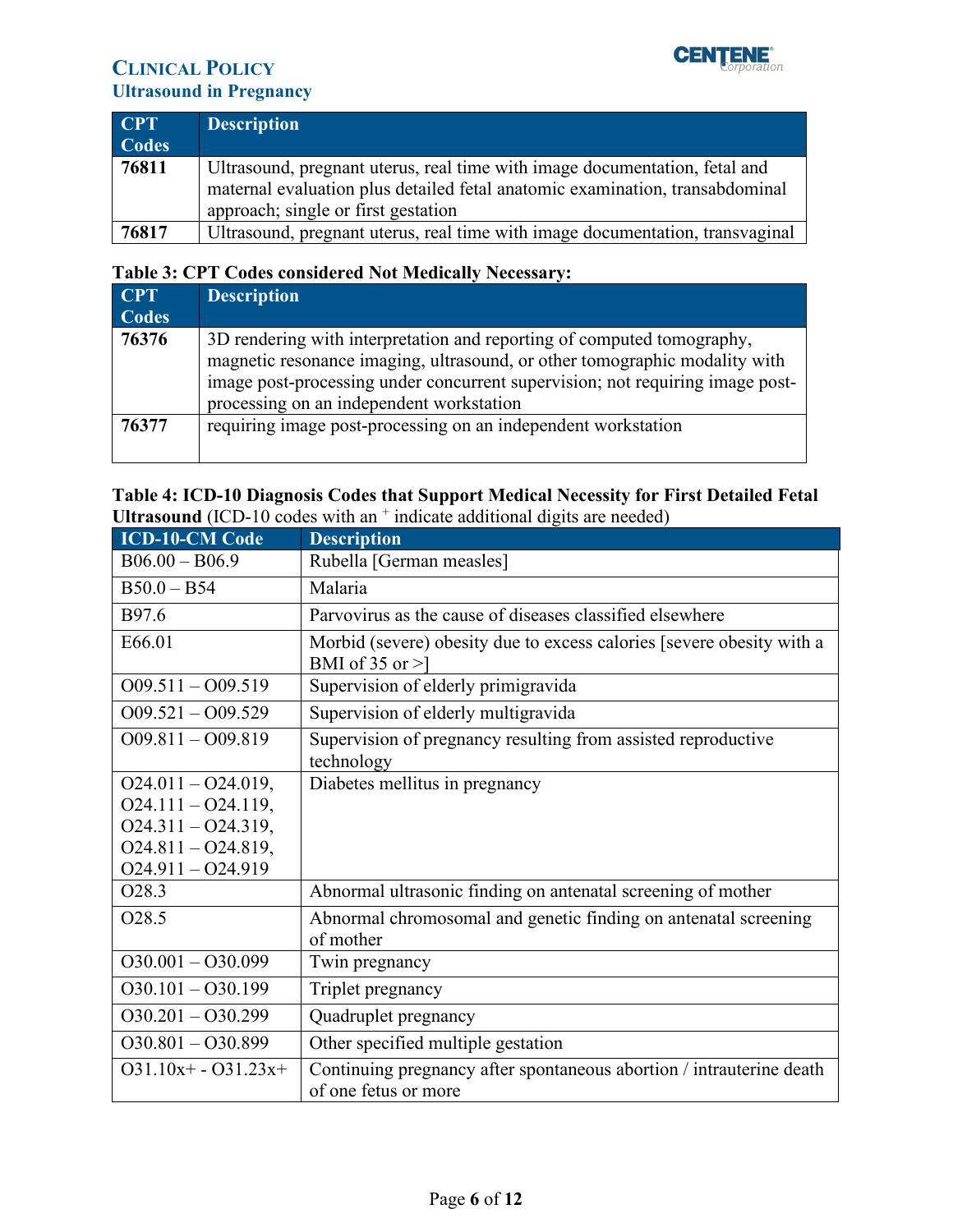

| <b>ICD-10-CM Code</b>                                                                                                                   | <b>Description</b>                                                                                                                        |
|-----------------------------------------------------------------------------------------------------------------------------------------|-------------------------------------------------------------------------------------------------------------------------------------------|
| $O33.6xx+$                                                                                                                              | Maternal care for disproportion due to hydrocephalic fetus                                                                                |
| $O33.7xx+$                                                                                                                              | Maternal care for disproportion due to other fetal deformities                                                                            |
| $O35.0xx+$                                                                                                                              | Maternal care for (suspected) central nervous system malformation in<br>fetus                                                             |
| $O35.1xx+$                                                                                                                              | Maternal care for (suspected) chromosomal abnormality in fetus                                                                            |
| $O35.2xx+$                                                                                                                              | Maternal care for (suspected) hereditary disease in fetus                                                                                 |
| $O35.3xx+$                                                                                                                              | Maternal care for (suspected) damage to fetus from viral disease in<br>mother                                                             |
| $O35.4xx+$                                                                                                                              | Maternal care for (suspected) damage to fetus from alcohol                                                                                |
| $O35.5xx+$                                                                                                                              | Maternal care for (suspected) damage to fetus by drugs                                                                                    |
| $O35.6xx+$                                                                                                                              | Maternal care for (suspected) damage to fetus by radiation                                                                                |
| $O35.8xx+$                                                                                                                              | Maternal care for other (suspected) fetal abnormality and damage                                                                          |
| $O35.9xx+$                                                                                                                              | Maternal care for (suspected) fetal abnormality and damage,<br>unspecified                                                                |
| $O36.011 + - O36.099 +$                                                                                                                 | Maternal care for rhesus isoimmunization                                                                                                  |
| $O36.111 + - O36.199 +$                                                                                                                 | Maternal care for other isoimmunization                                                                                                   |
| $036.511 + -036.599 +$                                                                                                                  | Maternal care for other known or suspected poor fetal growth                                                                              |
| $O40.1xx + - O40.9xx +$                                                                                                                 | Polyhydramnios                                                                                                                            |
| $O41.00x + - O41.03x +$                                                                                                                 | Oligohydramnios                                                                                                                           |
| $O69.81x+ - O69.89x+$                                                                                                                   | Labor and delivery complicated by other cord complications                                                                                |
| O71.9                                                                                                                                   | Obstetric trauma, unspecified                                                                                                             |
| O76                                                                                                                                     | Abnormality in fetal heart rate and rhythm complicating labor and<br>delivery                                                             |
| $O98.311 - O98.319,$<br>$O98.411 - O98.419,$<br>$098.511 - 098.519,$<br>$O98.611 - O98.619,$<br>O98.711 - O98.719,<br>098.811 - 098.819 | Other maternal infectious and parasitic diseases complicating<br>pregnancy                                                                |
| O99.310-O99.313                                                                                                                         | Alcohol use complicating pregnancy                                                                                                        |
| $O99.320 - O99.323$                                                                                                                     | Drug use complicating pregnancy                                                                                                           |
| 099.411 - 099.419                                                                                                                       | Diseases of the circulatory system complicating pregnancy                                                                                 |
| Q04.8                                                                                                                                   | Other specified congenital malformations of brain [choroid plexus<br>cystl                                                                |
| Q30.1                                                                                                                                   | Agenesis and underdevelopment of nose [absent or hypoplastic nasal<br>bone <sup>]</sup>                                                   |
| Q62.0                                                                                                                                   | Congenital hydronephrosis [fetal pyelectasis]                                                                                             |
| $Q71.811 - Q71.819$                                                                                                                     | Congenital shortening of upper limb [humerus]                                                                                             |
| $Q72.811 - Q72.819$                                                                                                                     | Congenital shortening of lower limb [femur]                                                                                               |
| $Q92.0 - Q92.9$                                                                                                                         | Other trisomies and partial trisomies of the autosomes, not elsewhere<br>classified [fetuses with soft sonographic markers of aneuploidy] |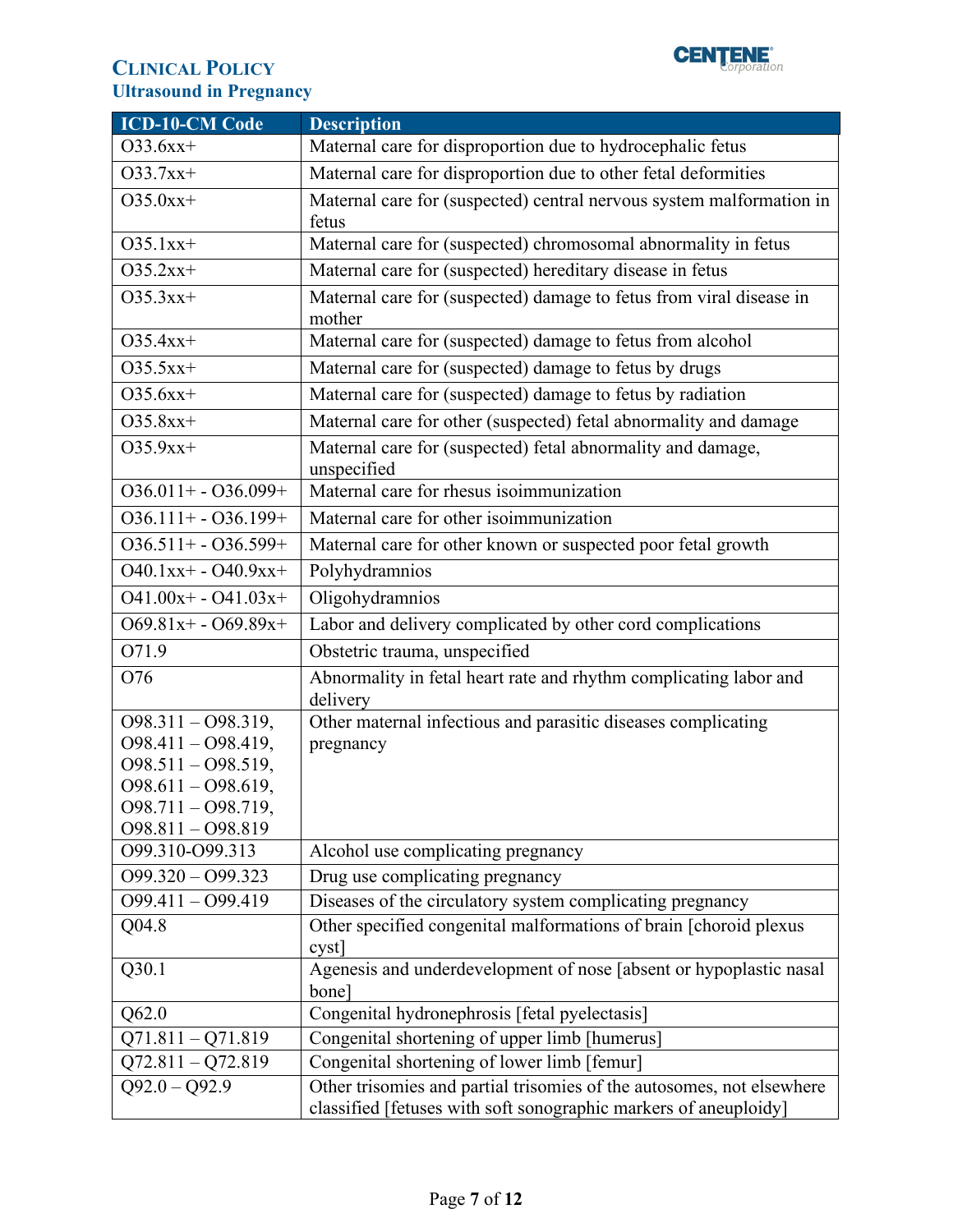

| <b>ICD-10-CM Code</b> | <b>Description</b>                                              |
|-----------------------|-----------------------------------------------------------------|
| R93.5                 | Abnormal findings on diagnostic imaging of other abdominal      |
|                       | regions, including retroperitoneum                              |
| R93.811-R93.89        | Abnormal findings on diagnostic imaging of other specified body |
|                       | structures                                                      |
| $Z68.35 - Z68.45$     | Body mass index [BMI] $35.0 - 70$ or greater, adult             |

<span id="page-7-0"></span>

| <b>Reviews, Revisions, and Approvals</b>                                 |             | <b>Approval</b> |
|--------------------------------------------------------------------------|-------------|-----------------|
|                                                                          | <b>Date</b> | <b>Date</b>     |
| Policy created & reviewed by Obstetrical specialist                      | 01/11       | 01/11           |
| Reviewed with no changes                                                 | 02/12       | 03/12           |
| Obstetrical specialist reviewed                                          |             |                 |
| Reviewed with no changes                                                 | 04/13       | 05/13           |
| Nuchal translucency removed                                              | 05/14       | 08/14           |
| Divided criteria into first and second trimester                         |             |                 |
| Added indications for transvaginal ultrasound                            |             |                 |
| Obstetrical specialist reviewed                                          |             |                 |
| Reformatted policy                                                       | 08/15       | 08/15           |
| Added ICD-9 and ICD-10 codes for when a standard ultrasound              |             |                 |
| would be appropriate                                                     |             |                 |
| Obstetrical specialist reviewed                                          |             |                 |
| Removed prior authorization language                                     |             |                 |
| Removed ICD-9 codes                                                      | 11/15       |                 |
| Added follow-up ultrasound as an alternative in Policy/Criteria          | 02/16       |                 |
| sections I and II                                                        |             |                 |
| Reviewed with no criteria changes.                                       | 08/16       | 08/16           |
| Allowed up to 6 TVU per pregnancy and added ICD-10 codes                 | 11/16       |                 |
| indicating when $> 6$ TVUs are appropriate                               |             |                 |
| Added to ICD-10 code list for standard ultrasounds: $O$ 02.0 - $O$ 02.9, | 01/17       |                 |
| $003.9, 028.0 - 028.9, Z32.01$                                           |             |                 |
| Removed ICD-10 code tables for 76801 and 76805, and 76817 No             | 05/17       |                 |
| diagnosis code limitations in place for these codes. 76817 frequency     |             |                 |
| over time changed to 12 from 6                                           |             |                 |
| Added that transperineal u/s can be appropriate for a standard first     | 08/17       | 08/17           |
| trimester ultrasound scan per updated ACOG guidelines. Added             |             |                 |
| "possibility of fetal growth restriction and multifetal gestation" to    |             |                 |
| indications for detailed ultrasound in section III. Added "as an adjunct |             |                 |
| to embryo transfer" as an indication for standard first trimester        |             |                 |
| ultrasound in "classifications of fetal ultrasound" section I. Added     |             |                 |
| "The maternal cervix and adnexa are examined as clinically               |             |                 |
| appropriate and when feasible" to description of standard second or      |             |                 |
| third trimester ultrasound in "classifications of fetal ultrasound"      |             |                 |
| section II. Minor wording clarifications made to criteria throughout     |             |                 |
| policy to ensure consistency with latest ACOG practice bulletin for      |             |                 |
| Ultrasound in Pregnancy, No. 175.                                        |             |                 |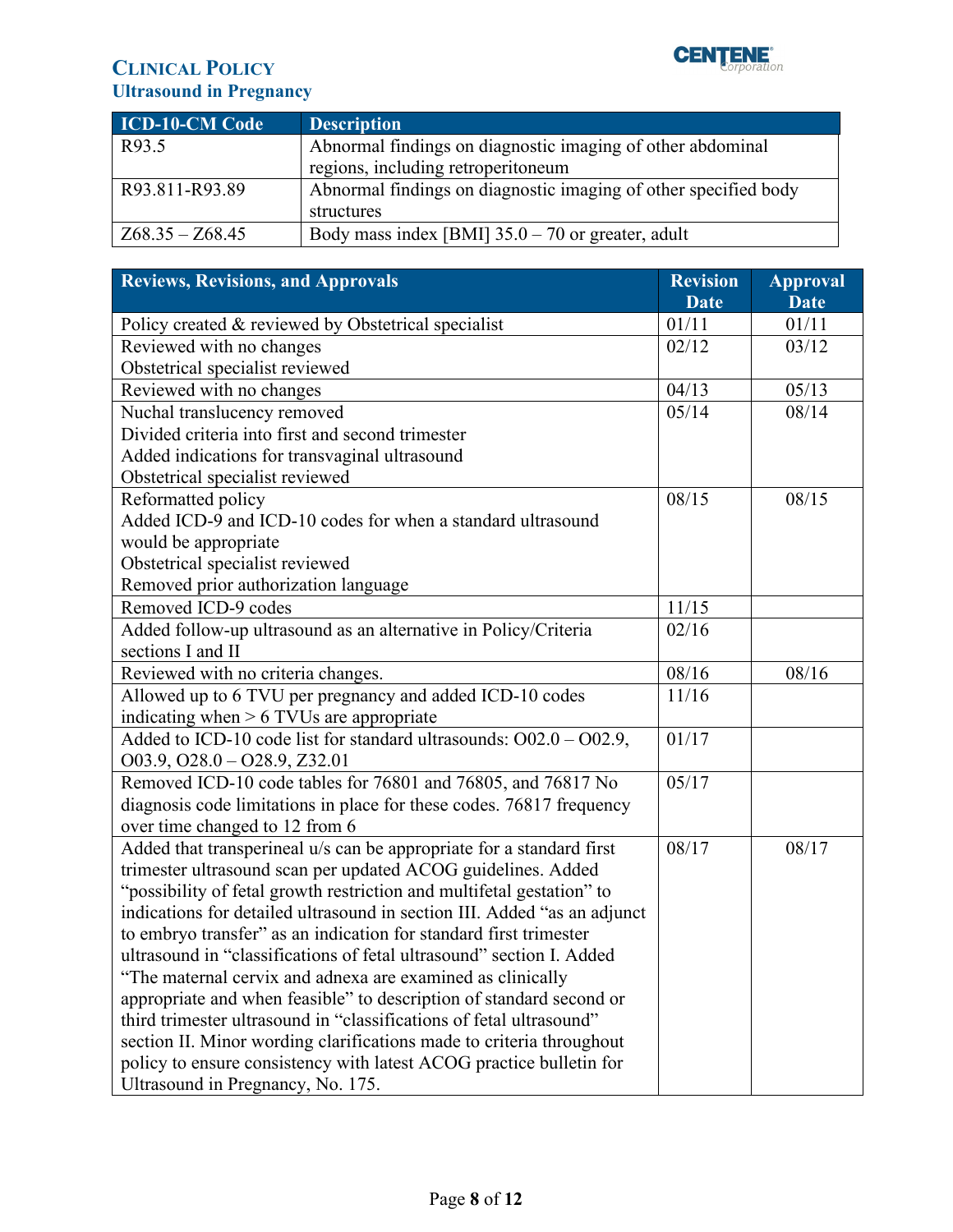

| <b>Reviews, Revisions, and Approvals</b>                                                                                                                                                                                                                                                                                                                                                                                                                                                                                                                                                               | <b>Revision</b><br><b>Date</b> | <b>Approval</b><br><b>Date</b> |
|--------------------------------------------------------------------------------------------------------------------------------------------------------------------------------------------------------------------------------------------------------------------------------------------------------------------------------------------------------------------------------------------------------------------------------------------------------------------------------------------------------------------------------------------------------------------------------------------------------|--------------------------------|--------------------------------|
| Removed $-$ in the primary diagnosis position from section III as this is<br>not a requirement for the edit.                                                                                                                                                                                                                                                                                                                                                                                                                                                                                           | 12/17                          |                                |
| Added code range O30.801 - O30.899 to Table 4. References<br>reviewed and updated.                                                                                                                                                                                                                                                                                                                                                                                                                                                                                                                     | 06/18                          | 06/18                          |
| Annual review.<br>Added O28.3, O28.5, O99.310 – O99.313. Expanded code range of<br>R93.811 - R93.89                                                                                                                                                                                                                                                                                                                                                                                                                                                                                                    | 05/19                          | 06/19                          |
| References reviewed and updated. Reviewed by specialist.                                                                                                                                                                                                                                                                                                                                                                                                                                                                                                                                               | 05/20                          | 06/20                          |
| Per $10/1/20$ ICD-10 code updates, code set $Z68.35 - Z68.45$ was<br>revised changing parenthesis around BMI to brackets with no change<br>to code descriptor. Removed "member" from I.A and replaced<br>"member" with "member/enrollee" in all instances                                                                                                                                                                                                                                                                                                                                              | 10/20                          |                                |
| Section IV. Table 1, revised note * Increase frequency to weekly in<br>women with TVU cervical length of 25 to 29 mm, to 26 to 29 mm and<br>changed "If < 25 mm before 24 weeks" to $\leq$ = 25mm; edited<br>maximum $\#$ TVU to 11 for prior preterm birth at 14-27 weeks, and 9<br>for prior preterm birth at 28 to 36 weeks. Changed total number of<br>allowed TVUS per pregnancy to 13. Removed "experimental" from<br>section V. Changed "review date" in the header to "date of last<br>revision" and "date" in the revision log header to "revision date."<br>References reviewed and updated. | 06/21                          | 06/21                          |
| Annual review. Removed table 5, diagnosis codes supporting medical<br>necessity for TVU, which was included in the previous version in<br>error.Added "detailed " to criteria statement, section III: "Further<br>detailed anatomic ultrasounds" for clarification.References<br>reviewed and updated. Specialist review.                                                                                                                                                                                                                                                                              | 03/22                          | 03/22                          |

### **References**

- 1. Alldred SK, Takwoingi Y, Guo B, et al. First and second trimester serum tests with and without first trimester ultrasound tests for Down's syndrome screening. *Cochrane Database Syst Rev*. 2017; 3(3):CD012599. Published 2017 Mar 15. doi:10.1002/14651858.CD012599.
- 2. American Academy of Pediatrics and American College of Obstetricians and Gynecologists (ACOG). *Guidelines for perinatal care* – eighth edition. 2017.<https://www.acog.org/> Accessed 02/07/2022.
- 3. Fetal Growth Restriction: ACOG Practice Bulletin, Number 227. *Obstet Gynecol*. 2021 Feb 1;137(2):e16-e28. doi: 10.1097/AOG.0000000000004251.
- 4. American College of Obstetricians and Gynecologists' Committee on Practice Bulletins— Obstetrics; Committee on Genetics; Society for Maternal-Fetal Medicine. Screening for Fetal Chromosomal Abnormalities: ACOG Practice Bulletin, Number 226. *Obstet Gynecol*. 2020;136(4):e48-e69. doi:10.1097/AOG.0000000000004084.
- 5. Committee on Practice Bulletins—Obstetrics and the American Institute of Ultrasound in Medicine. Ultrasound in Pregnancy. No. 175. Published December 2016. (reaffirmed 2020). Accessed February 4, 2022.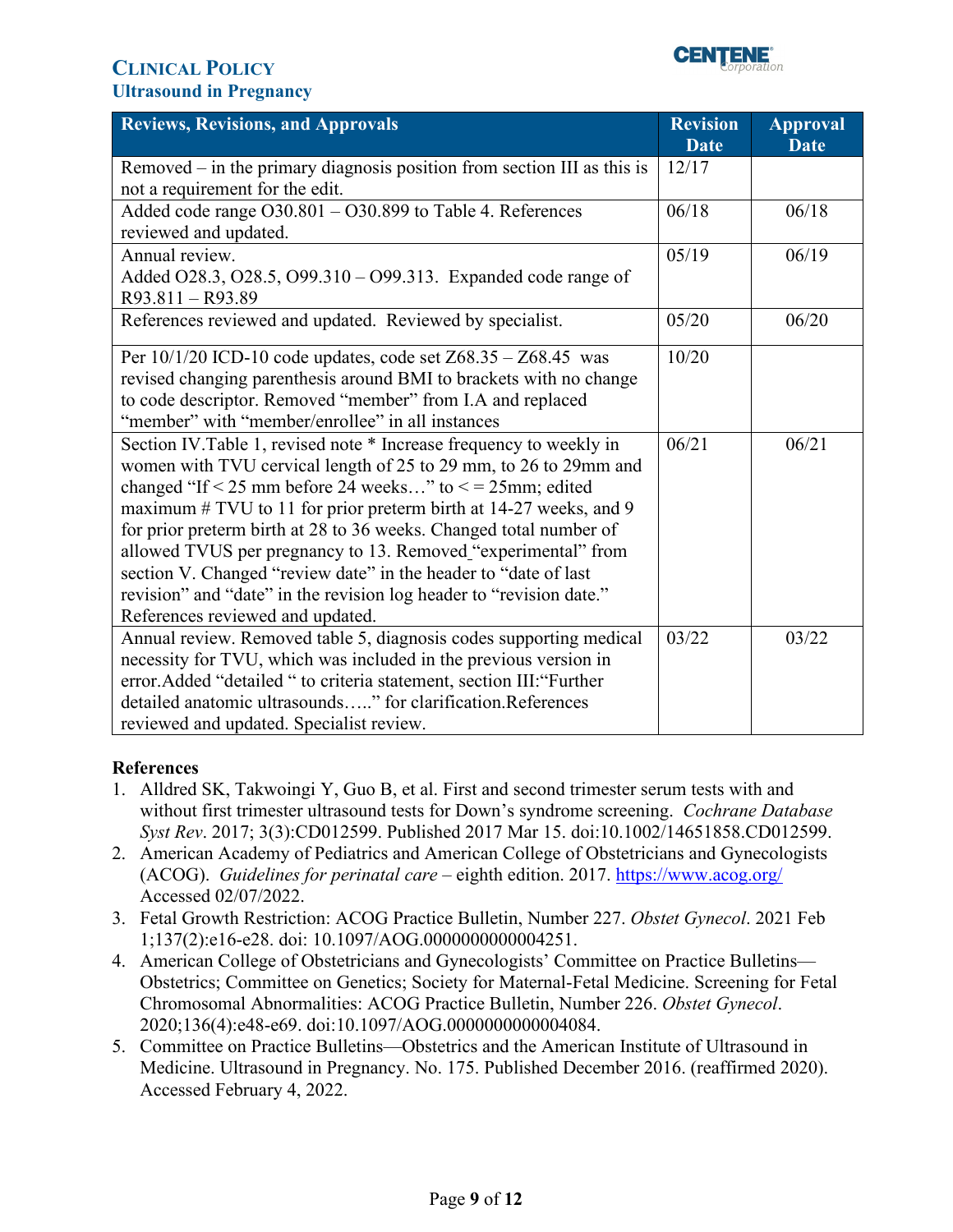

- 6. AIUM-ACR-ACOG-SMFM-SRU Practice Parameter for the Performance of Standard Diagnostic Obstetric Ultrasound Examinations*. J Ultrasound Med.* 2018;37(11):E13-E24. doi:10.1002/jum.14831.
- 7. Berghella V. Short cervix before 24 weeks: Screening and management in singleton pregnancies. UpToDate website. [www.uptodate.com.](http://www.uptodate.com/) Published September 10, 2021.. Accessed February 10, 2022..
- 8. Bricker L, Medley N, Pratt JJ. Routine ultrasound in late pregnancy (after 24 weeks' gestation). *Cochrane Database Syst Rev*. 2015;2015(6):CD001451. Published 2015 Jun 29. doi:10.1002/14651858.CD001451.pub4.
- 9. Caradeaux J, Eixarch E, Mazarico E, Basuki TR, Gratacos E, Figueras F. Longitudinal growth assessment for the prediction of adverse perinatal outcome in fetuses suspected to be small-for-gestational age. *Ultrasound Obstet Gynecol*. 2018 ; 52(3):325-331. doi:10.1002/uog.18824.
- 10. Caughey AB, Nicholson JM, and Washington AE. First- vs. second-trimester ultrasound: the effect on pregnancy dating and perinatal outcomes. *Am J Obstet Gynecol* 008;198(6):703.e1- 703.e6. doi:10.1016/j.ajog.2008.03.034.
- 11. Chervenak FA, Skupski DW, Romero R, et al. How accurate is fetal biometry in the assessment of fetal age? *Am J Obstet Gynecol* 1998;178(4):678-687. doi:10.1016/s0002- 9378(98)70477-6.
- 12. Ewigman BG, Crane JP, Frigoletto FD, LeFevre ML, Bain RP, McNellis D.N. Effect of prenatal ultrasound screening on perinatal outcome. RADIUS Study Group.*N Engl J Med*. 1993;329(12):821-827. doi:10.1056/NEJM19930916329120.
- 13. Malone FD, Canick JA, Ball RH, et al. First-trimester or second-trimester screening, or both, for Down's syndrome. *N Engl J Med* 2005;353(19):2001–2011. doi:10.1056/NEJMoa043693.
- 14. Wax J, Minkoff H, Johnson A, Coleman B, Levine D, Helfgott A, O'Keeffe D, Henningsen C, Benson C. Consensus report on the detailed fetal anatomic ultrasound examination: indications, components, and qualifications. *J Ultrasound Med*. 2014 Feb;33(2):189-95. doi: 10.7863/ultra.33.2.189.
- 15. Whitworth M, Bricker L, Mullan C. Ultrasound for fetal assessment in early pregnancy. *Cochrane Database Syst Rev.* 2015(7):CD007058. Published 2015 Jul 14. doi: 10.1002/14651858.CD007058.pub3.
- 16. Wald NJ, Watt HC, Hackshaw AK. Integrated screening for Down's syndrome on the basis of tests performed during the first and second trimesters. *N Engl J Med*. 1999: 341(7):461- 467. doi:10.1056/NEJM199908123410701
- 17. Zhang J, Merialdi M, Platt LD, Kramer MS. Defining normal and abnormal fetal growth: promises and challenges. Am *J Obstet Gynecol*. 2010;202(6):522-528. doi:10.1016/j.ajog.2009.10.889.
- 18. American College of Obstetricians and Gynecologists' Committee on Practice Bulletins— Obstetrics. Prediction and Prevention of Spontaneous Preterm Birth: ACOG Practice Bulletin, Number 234*. Obstet Gynecol.* 2021;138(2):e65-e90. doi:10.1097/AOG.0000000000004479

### <span id="page-9-0"></span>**Important Reminder**

 evidence-based guidelines and positions of leading national health professional organizations; views of This clinical policy has been developed by appropriately experienced and licensed health care professionals based on a review and consideration of currently available generally accepted standards of medical practice; peer-reviewed medical literature; government agency/program approval status;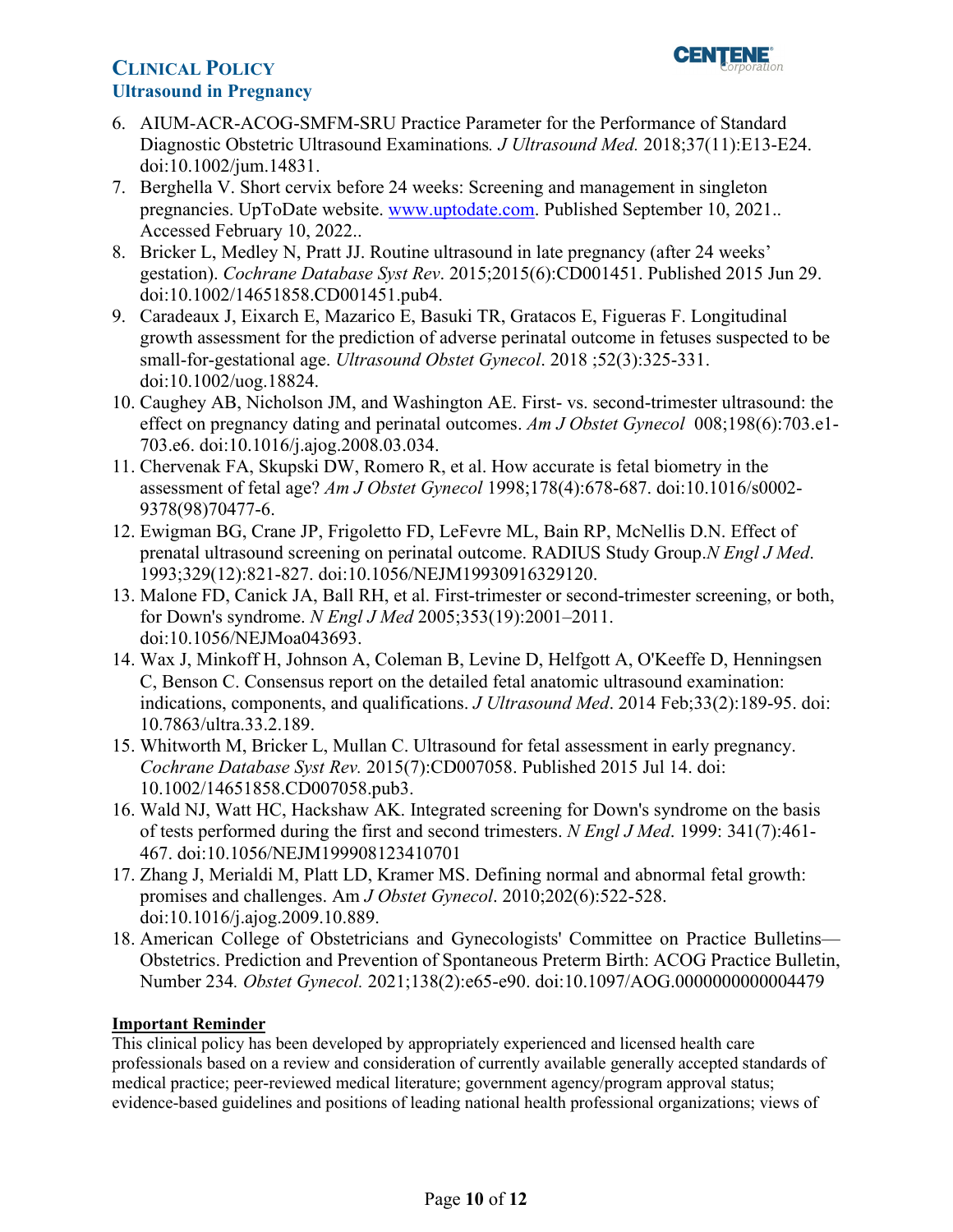

 physicians practicing in relevant clinical areas affected by this clinical policy; and other available clinical information. The Health Plan makes no representations and accepts no liability with respect to the content of any external information used or relied upon in developing this clinical policy. This clinical policy is "Health Plan" means a health plan that has adopted this clinical policy and that is operated or administered, in whole or in part, by Centene Management Company, LLC, or any of such health plan's consistent with standards of medical practice current at the time that this clinical policy was approved. affiliates, as applicable.

 The purpose of this clinical policy is to provide a guide to medical necessity, which is a component of the guidelines used to assist in making coverage decisions and administering benefits. It does not constitute a are subject to all terms, conditions, exclusions and limitations of the coverage documents (e.g., evidence requirements and applicable Health Plan-level administrative policies and procedures. contract or guarantee regarding payment or results. Coverage decisions and the administration of benefits of coverage, certificate of coverage, policy, contract of insurance, etc.), as well as to state and federal

 requirements and applicable Health Plan-level administrative policies and procedures. This clinical policy is effective as of the date determined by the Health Plan. The date of posting may not date of this clinical policy and any applicable legal or regulatory requirement, the requirements of law and regulation shall govern. The Health Plan retains the right to change, amend or withdraw this clinical be the effective date of this clinical policy. This clinical policy may be subject to applicable legal and regulatory requirements relating to provider notification. If there is a discrepancy between the effective policy, and additional clinical policies may be developed and adopted as needed, at any time.

 advice and treatment of members/enrollees. This clinical policy is not intended to recommend treatment This clinical policy does not constitute medical advice, medical treatment or medical care. It is not intended to dictate to providers how to practice medicine. Providers are expected to exercise professional medical judgment in providing the most appropriate care, and are solely responsible for the medical for members/enrollees. Members/enrollees should consult with their treating physician in connection with diagnosis and treatment decisions.

 Providers referred to in this clinical policy are independent contractors who exercise independent judgment and over whom the Health Plan has no control or right of control. Providers are not agents or employees of the Health Plan.

 and their representatives are bound to the terms and conditions expressed herein through the terms of their This clinical policy is the property of the Health Plan. Unauthorized copying, use, and distribution of this clinical policy or any information contained herein are strictly prohibited. Providers, member/enrollees contracts. Where no such contract exists, providers, members/enrollees and their representatives agree to be bound by such terms and conditions by providing services to members/enrollees and/or submitting claims for payment for such services.

**Note: For Medicaid members/enrollees**, when state Medicaid coverage provisions conflict with the coverage provisions in this clinical policy, state Medicaid coverage provisions take precedence. Please refer to the state Medicaid manual for any coverage provisions pertaining to this clinical policy.

**Note: For Medicare members/enrollees,** to ensure consistency with the Medicare National Coverage Determinations (NCD) and Local Coverage Determinations (LCD), all applicable NCDs, LCDs, and Medicare Coverage Articles should be reviewed prior to applying the criteria set forth in this clinical policy. Refer to the CMS website a[t http://www.cms.gov](http://www.cms.gov/) for additional information.

 Corporation and are protected by United States copyright law and international copyright law. ©2016 Centene Corporation. All rights reserved. All materials are exclusively owned by Centene